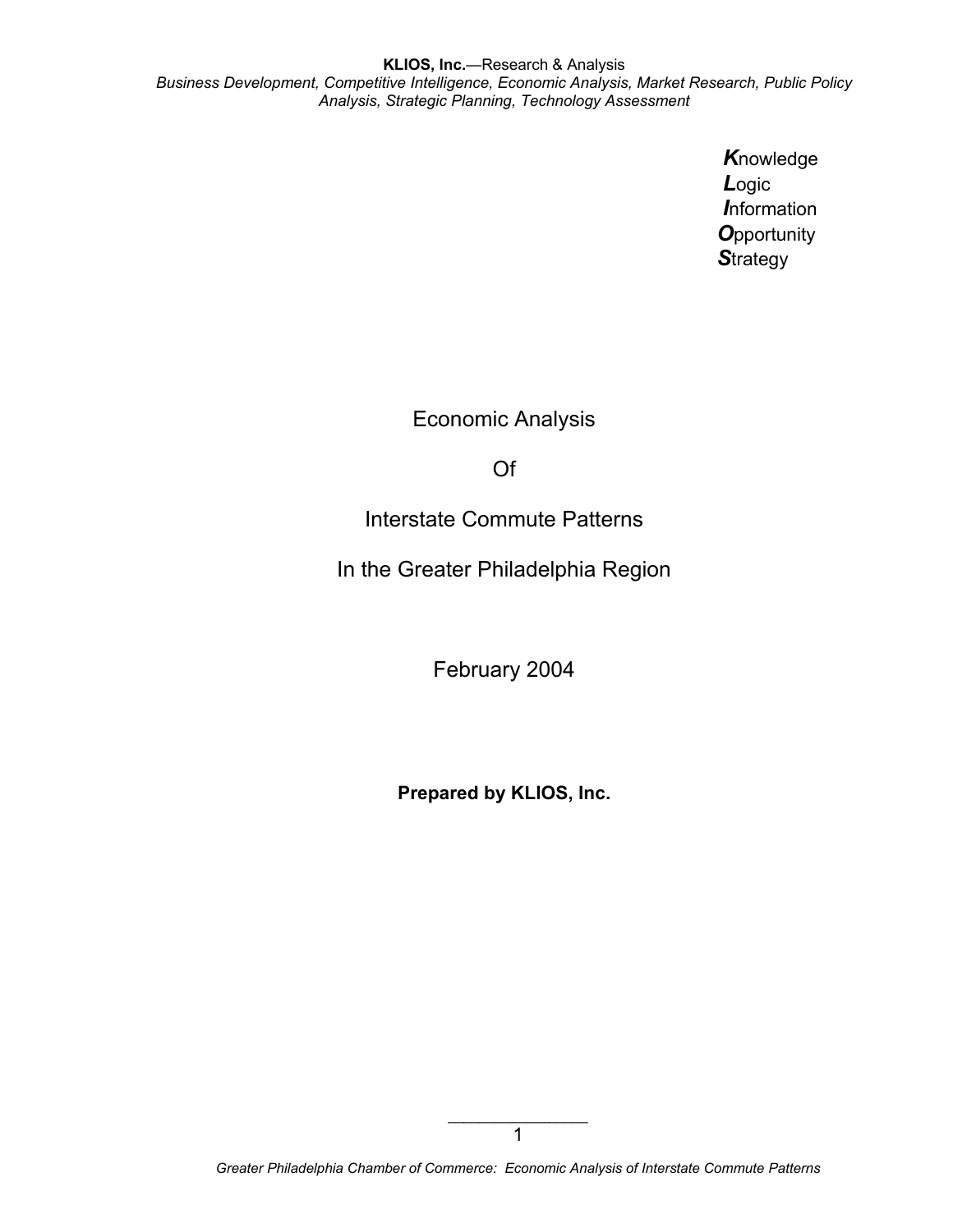# **Table of Contents**

| Section                                      | Page |
|----------------------------------------------|------|
| Introduction                                 | 3    |
| Methodology                                  | 3    |
| Key findings                                 | 4    |
| Table 1: Interstate journey-to-work activity | 5    |
| Table 2: Average wages by county             | 6    |
| Table 3: Interstate wage flows               |      |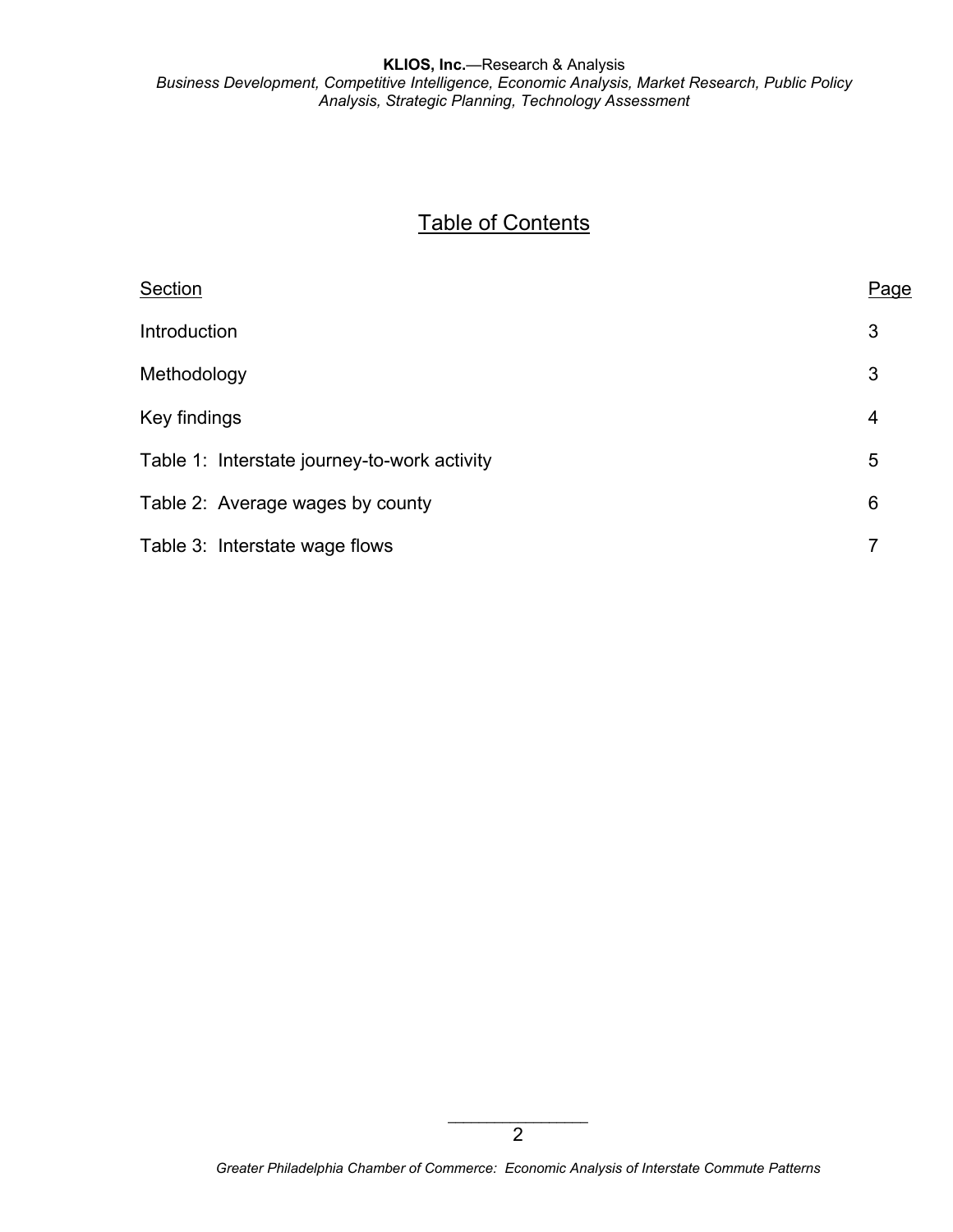## Economic Analysis of Interstate Commute Patterns In the Greater Philadelphia Region

### Introduction

This paper examines the basic economic impact of interstate commuting patterns in the 11-county Greater Philadelphia Region, from 1990 to 2000. The work is a continuation of analysis begun in the autumn of 2003, for the Greater Philadelphia Chamber of Commerce.

At that time, KLIOS, Inc. prepared material to complete a series of economic competitiveness forums. Part of the background research was an examination of daily business commuting patterns, using data from the 2000 Census. That work illustrated the physical integration of the region, where almost eight percent of daily business commutes are interstate and nearly 35 percent are intercounty.

In the previous analysis, physical integration was a proxy for economic integration. In this new analysis, wage data is introduced into the picture. The result is a more complete view of the region's interconnected nature, showing the value of wage flows across intraregional borders.

In addition, journey-to-work data from 1990 is added to the analysis, providing an historic perspective on changing regional patterns.

#### Methodology

The analysis begins with journey-to-work data from the decennial Census in 1990 and 2000. Part of the reported information is county of residence and county of work location. The region defined as the Greater Philadelphia Region in this paper includes eleven counties in three states:

- Delaware—New Castle;
- New Jersey—Burlington, Camden, Gloucester, Mercer, Salem;
- Pennsylvania—Bucks, Chester, Delaware, Montgomery, Philadelphia.

Worker flows from county of residence to county of work were examined within the 11 county region for both years, and a table was created (Table 1) showing interstate journey-to-work activity, absolute and percentage changes. Data for journey-to-work activity that began in the 11-county region (i.e., residence) but where the workplace was outside the region was excluded from the analysis.

Next, total wages and total employment for each county were used to calculate an average wage for each county for both 1990 and 2000 (Table 2).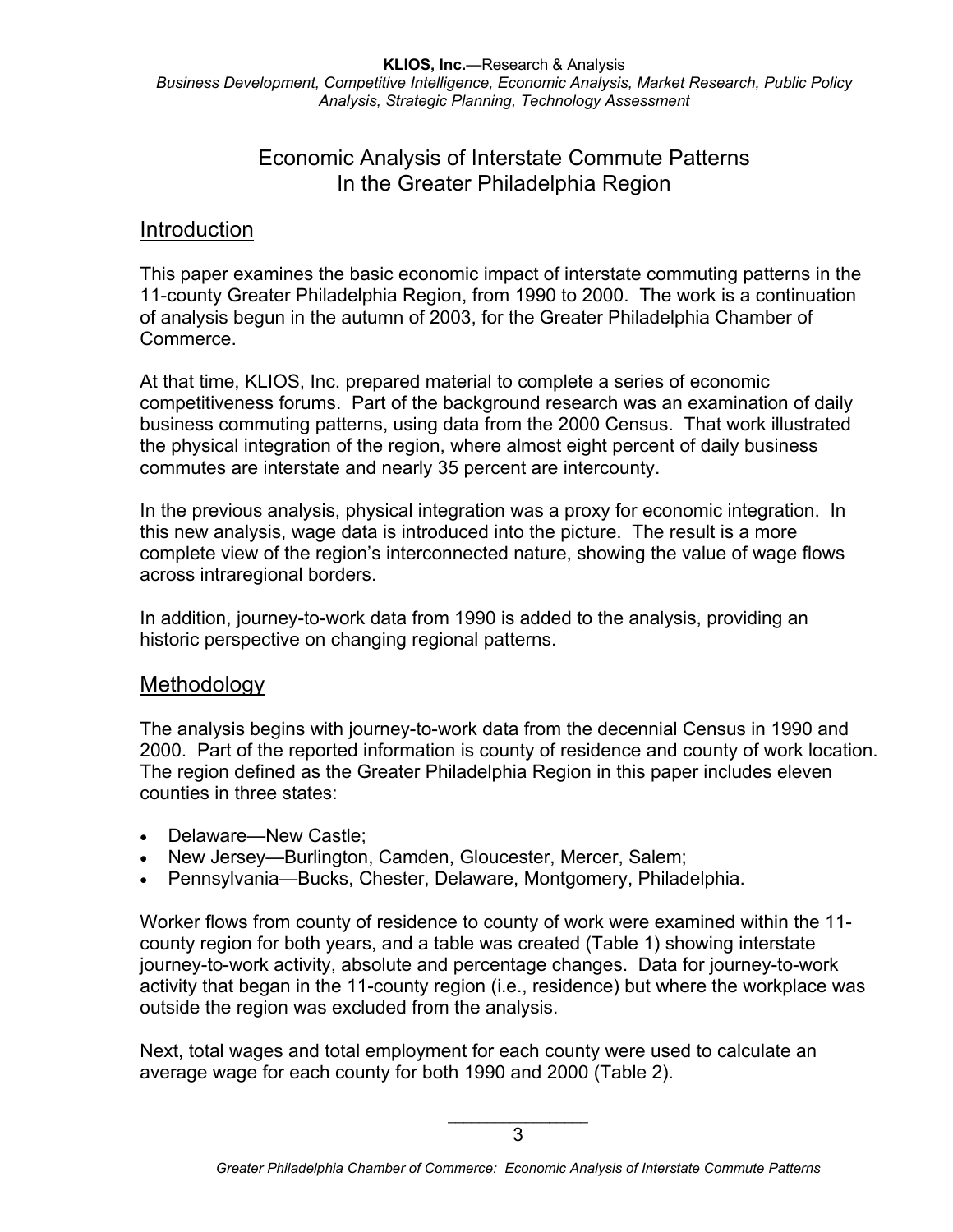The average wages were then combined with worker flows to calculate the 11-county aggregate interstate wages, absolute and percentage changes (Table 3).

#### Key Findings

 $\overline{a}$ 

- 1. Interstate and intercounty commutes represent significant shares of journey-to-work activity in the region, illustrating the interconnectedness across jurisdictional boundaries such as counties and states.
	- Interstate share of combined interstate and intrastate journey-to-work activity was about 8 percent, or 210.8 thousand daily business commutes in 2000.
	- Intercounty share of combined interstate and intrastate journey-to-work activity was about 32 percent, or 817.7 thousand daily business commutes in 2000.
	- Intercounty commutes increased 6 percent over the decade, while interstate activity was up 2 percent. This is in line with slow regional employment over the decade.
	- Over the decade, commuting activity to and from Delaware increased, while activity between Pennsylvania and New Jersey declined.
- 2. Over the decade, there was evidence of convergence, with respect to average wages across counties.
	- In general, the average wage grew more rapidly for counties that began from a lower base in 1990. Conversely, counties with high average wages in 1990, showed slower growth.
	- This is evidence of "backfilling," where less densely populated, lower wage (i.e., rural) portions of the region attracted more development for a number of reasons.
- 3. Interstate and intercounty wage flows (Table 3) within and across the 11-county region are substantial.
	- Total wages for commuters within the 11-county region were over \$100 billion in 2000.
	- Interstate wages were \$8.3 billion, and intercounty wages were \$32.5 billion in 2000.
	- By comparison, a recent study published by the Federal Reserve Bank of Chicago<sup>1</sup>, estimates 1999 gross metropolitan product (GMP) for the Philadelphia-Wilmington-Atlantic City, PA-NJ-DE-MD metropolitan statistical area as \$193 billion. While the regions are not identical, they share similarities—the point is that interstate and intercounty flows are significant contributors to regional output.
	- Intercounty wage flows grew 21.5 percent over the decade, compared with 15 percent wage growth for all intraregional flows.

<sup>&</sup>lt;sup>1</sup> Testa, William, Thomas Klier and Alexei Zelenev, "Estimating U.S. metropolitan area export and import competition," Economic Perspectives;  $4<sup>th</sup>$  Quarter 2003. pp. 13-27.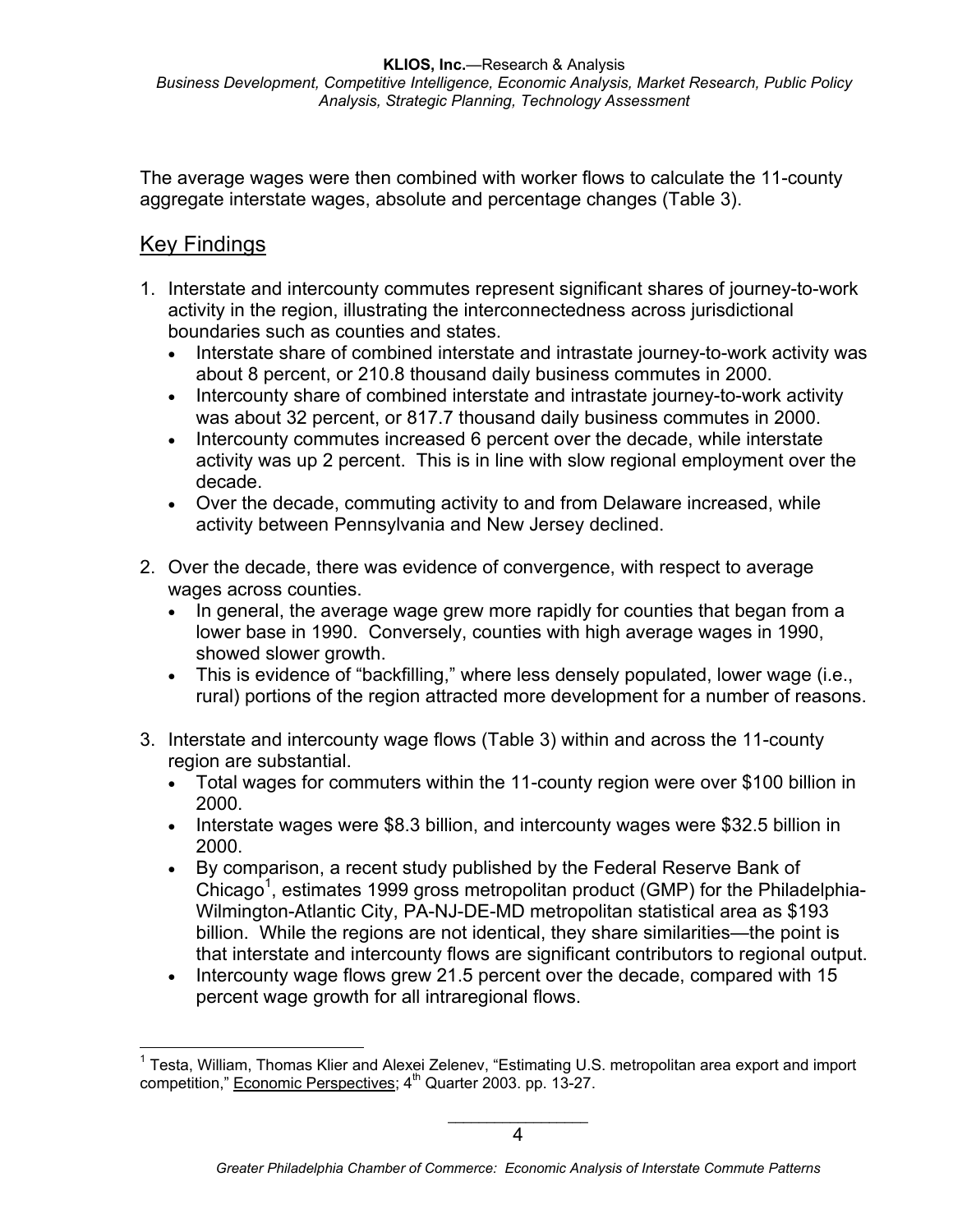| Table 1: Interstate journey-to work activity                        |                                                 |          |           |  |  |  |  |  |
|---------------------------------------------------------------------|-------------------------------------------------|----------|-----------|--|--|--|--|--|
|                                                                     | Journey-to-work (2000)                          |          |           |  |  |  |  |  |
| From / To                                                           | DE                                              | NJ       | PA        |  |  |  |  |  |
| <b>Delaware</b>                                                     |                                                 | 3,578    | 20,386    |  |  |  |  |  |
| <b>NJ</b>                                                           | 6,942                                           |          | 98,971    |  |  |  |  |  |
| <b>PA</b>                                                           | 25,528                                          | 55,397   |           |  |  |  |  |  |
|                                                                     | Total interstate = $210,802$ (share = $8.2\%$ ) |          |           |  |  |  |  |  |
| Total intercounty = $817,746$ (share = $31.8\%$ )                   |                                                 |          |           |  |  |  |  |  |
|                                                                     | Total trips = $2,570,060$                       |          |           |  |  |  |  |  |
|                                                                     |                                                 |          |           |  |  |  |  |  |
|                                                                     | Journey-to-work (1990)                          |          |           |  |  |  |  |  |
| From / To                                                           | DE                                              | NJ       | <b>PA</b> |  |  |  |  |  |
| <b>Delaware</b>                                                     |                                                 | 3,151    | 15,553    |  |  |  |  |  |
| <b>NJ</b>                                                           | 5,392                                           |          | 99,269    |  |  |  |  |  |
| <b>PA</b>                                                           | 19,921                                          | 63,382   |           |  |  |  |  |  |
|                                                                     | Total interstate = $206,668$ (share = $8.0\%$ ) |          |           |  |  |  |  |  |
| Total intercounty = $771,632$ (share = $30.0\%$ )                   |                                                 |          |           |  |  |  |  |  |
|                                                                     | Total trips = $2,571,363$                       |          |           |  |  |  |  |  |
|                                                                     |                                                 |          |           |  |  |  |  |  |
|                                                                     | Journey-to-work, change ('90-2000)              |          |           |  |  |  |  |  |
| From / To                                                           | DE                                              | NJ       | РA        |  |  |  |  |  |
| <b>Delaware</b>                                                     |                                                 | 427      | 4,833     |  |  |  |  |  |
| <b>NJ</b>                                                           | 1,550                                           |          | -298      |  |  |  |  |  |
| <b>PA</b>                                                           | 5,607                                           | $-7,985$ |           |  |  |  |  |  |
|                                                                     |                                                 |          |           |  |  |  |  |  |
|                                                                     |                                                 |          |           |  |  |  |  |  |
| Journey-to-work, percent change ('90-2000)                          |                                                 |          |           |  |  |  |  |  |
| From / To                                                           | DE                                              | NJ       | PA        |  |  |  |  |  |
| <b>Delaware</b>                                                     |                                                 | 13.6%    | 31.1%     |  |  |  |  |  |
| <b>NJ</b>                                                           | 28.7%                                           |          | $-0.3%$   |  |  |  |  |  |
| PA                                                                  | 28.1%                                           | $-12.6%$ |           |  |  |  |  |  |
| Totals do not include travel outside the 11-county region.<br>Note: |                                                 |          |           |  |  |  |  |  |

*Greater Philadelphia Chamber of Commerce: Economic Analysis of Interstate Commute Patterns*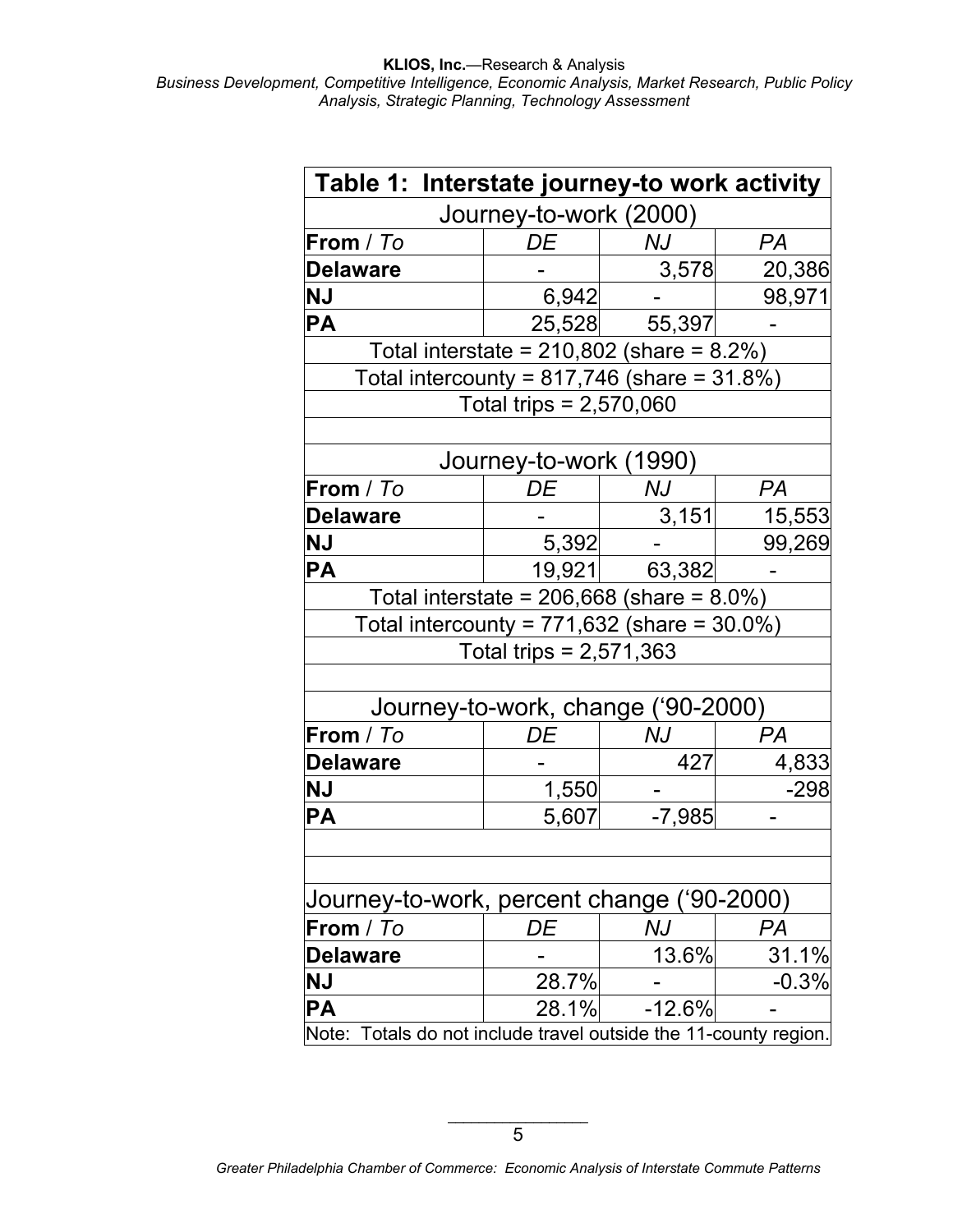|                   | Table 2: Average wages by county |          |           |         |  |
|-------------------|----------------------------------|----------|-----------|---------|--|
|                   | 2000                             | 1990     | 90-2000   |         |  |
| <b>New Castle</b> | \$40,491                         | \$37,222 | \$3,269   | 8.8%    |  |
| Burlington        | \$37,597                         | \$25,326 | \$12,271  | 48.5%   |  |
| Camden            | \$35,130                         | \$27,864 | \$7,266   | 26.1%   |  |
| Gloucester        | \$32,055                         | \$20,122 | \$11,933  | 59.3%   |  |
| Mercer            | \$44,657                         | \$41,537 | \$3,120   | 7.5%    |  |
| Salem             | \$39,231                         | \$29,552 | \$9,679   | 32.8%   |  |
| <b>Bucks</b>      | \$34,059                         | \$24,017 | \$10,042  | 41.8%   |  |
| <b>Chester</b>    | \$43,762                         | \$28,838 | \$14,923  | 51.7%   |  |
| Delaware          | \$36,828                         | \$26,565 | \$10,263  | 38.6%   |  |
| Montgomery        | \$43,810                         | \$41,324 | \$2,486   | 6.0%    |  |
| Philadelphia      | \$39,700                         | \$39,947 | 247<br>\$ | $-0.6%$ |  |